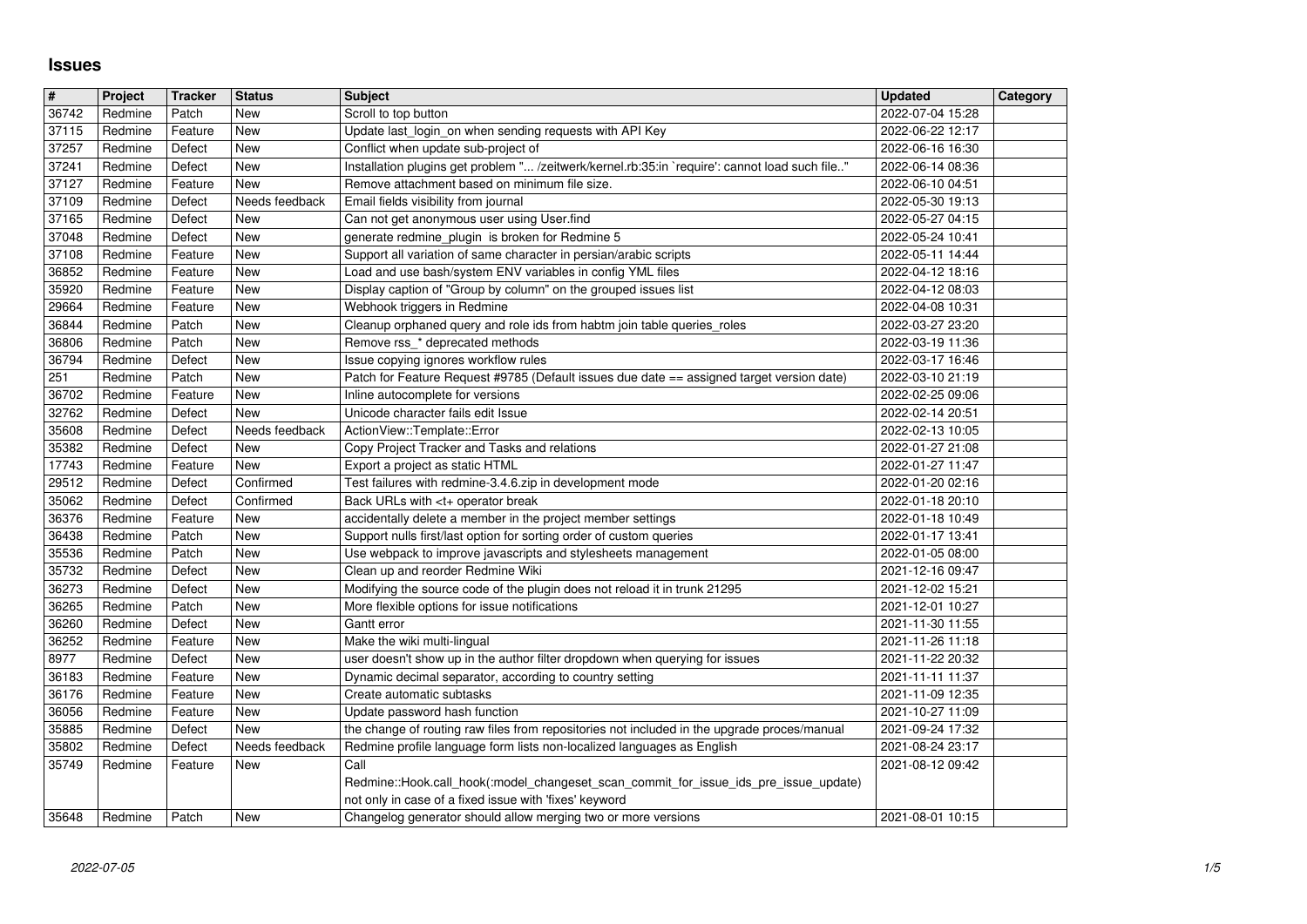| $\overline{\mathbf{H}}$<br>35217 | Project<br>Redmine | <b>Tracker</b><br>Patch | <b>Status</b><br><b>New</b> | <b>Subject</b>                                                                                                                                                             | <b>Updated</b><br>2021-05-07 15:14   | Category |
|----------------------------------|--------------------|-------------------------|-----------------------------|----------------------------------------------------------------------------------------------------------------------------------------------------------------------------|--------------------------------------|----------|
| 35102                            | Redmine            | Defect                  | New                         | Replace use of Digest:: MD5 / Digest:: SHA1 with ActiveSupport:: Digest<br>Issue Tracking Details are showning issue statuses even if they are not used within the project | 2021-04-15 11:02                     |          |
| 33211                            | Redmine            | Patch                   | New                         | Include block columns (ex: Description, Last notes) in CSV export when option "All columns" is<br>selected                                                                 | 2021-03-28 19:53                     |          |
| 34593                            | Redmine            | Defect                  | Needs feedback              | privacy problem on users info                                                                                                                                              | 2021-01-24 22:45                     |          |
| 20042<br>10121                   | Redmine<br>Redmine | Defect<br>Feature       | Needs feedback<br>New       | A test fail when running it with PostgreSQL<br>Watchers - Add Group / Role                                                                                                 | 2021-01-18 09:00<br>2021-01-07 13:15 |          |
| 12222                            | Redmine            | Feature                 | New                         | SLA Integration (Service Level Agreement)                                                                                                                                  | 2021-01-03 14:09                     |          |
| 3513<br>34176                    | Redmine<br>Redmine | Feature<br>Defect       | New<br>New                  | <b>Baseline Project</b><br>Empty page reponses on Redmine 3.4.5.stable                                                                                                     | 2020-11-26 16:29<br>2020-10-27 18:10 |          |
| 32420                            | Redmine            | Defect                  | Needs feedback              | Issue redirect after login not working                                                                                                                                     | 2020-10-27 16:12                     |          |
| 31006<br>2686                    | Redmine<br>Redmine | Feature<br>Feature      | New<br>New                  | Add feature Webhook<br>Role adminsitration with many projects / users -> grid overview, one submit                                                                         | 2020-09-18 12:00<br>2020-09-08 12:04 |          |
| 27902                            | Redmine            | Defect                  | New                         | Overview page is very slow for private projects with large number of members                                                                                               | 2020-08-21 09:50                     |          |
| 33287<br>33718                   | Redmine<br>Redmine | Defect<br>Feature       | Needs feedback<br>New       | Issue File Column Attachment Link Error<br>Import abilities, provided by obsoleted plugins                                                                                 | 2020-08-16 22:41<br>2020-07-10 11:19 |          |
| 33674                            | Redmine            | Feature                 | New                         | Cannot remove user from project when user is assigned to a group                                                                                                           | 2020-06-26 19:13                     |          |
| 33486                            | Redmine            | Feature                 | New                         | When copying the task, I want to reflect the version change of the main task in the version of the 2020-06-02 15:09<br>subtask                                             |                                      |          |
| 30069                            | Redmine            | Feature                 | New                         | Integrate Redmine with GitLab (or other free CI system for open source) to run tests                                                                                       | 2020-04-18 13:22                     |          |
| 33286<br>32852                   | Redmine<br>Redmine | Feature<br>Defect       | New<br>Needs feedback       | Multiple issue ids in "Subject" filter<br>Upgrading from Redmine v4.0.5 to v4.1.0 gives 2 errors                                                                           | 2020-04-10 09:56<br>2020-02-05 06:39 |          |
| 32844                            | Redmine            | Feature                 | New                         | The ability to change the 404 not found screen on each site                                                                                                                | 2020-01-20 12:29                     |          |
| 32612<br>32610                   | Redmine<br>Redmine | Defect<br>Defect        | New<br>New                  | Distinct can be removed due to unique constraint in database<br>A inner join can be removed                                                                                | 2019-12-11 18:31<br>2019-12-11 18:24 |          |
| 32558                            | Redmine            | Defect                  | New                         | Distinct can be removed                                                                                                                                                    | 2019-12-06 04:07                     |          |
| 32484                            | Redmine            | Feature                 | New                         | When a group is selected in the user custom field field, Enable the same handling as the user on<br>the issue list screen.                                                 | 2019-11-18 18:35                     |          |
| 32442<br>32312                   | Redmine            | Defect                  | New<br><b>New</b>           | Upgrade vom 2.x to 4.0.5 fails when invoking "rake db:migrate RAILS_ENV=production"                                                                                        | 2019-11-10 16:12                     |          |
| 26521                            | Redmine<br>Redmine | Feature<br>Feature      | Needs feedback              | Disable auto selecting in top right Project filter<br>Identify over-allocated resource                                                                                     | 2019-10-21 09:53<br>2019-09-03 09:02 |          |
| 31908                            | Redmine            | Feature                 | New                         | Do not load all projects in project jump box                                                                                                                               | 2019-08-15 22:07                     |          |
| 31886<br>31831                   | Redmine<br>Redmine | Defect<br>Defect        | New<br>New                  | There is no limitation for the content of news<br>Back url parse in validation                                                                                             | 2019-08-13 07:41<br>2019-08-01 10:49 |          |
| 31755<br>31725                   | Redmine<br>Redmine | Defect<br>Feature       | New<br>New                  | Couldn't download Redmine by curl in Debian buster<br>Start Redmine version numbering in reverse order (newer towards older) when submitting bugs                          | 2019-07-22 09:40<br>2019-07-15 09:40 |          |
|                                  |                    |                         |                             | on this instance                                                                                                                                                           |                                      |          |
| 31710<br>31449                   | Redmine<br>Redmine | Defect<br>Feature       | <b>New</b><br>New           | Assigned on search issues not ordered by name<br>Generate issue graphics                                                                                                   | 2019-07-11 20:43<br>2019-05-31 00:11 |          |
| 31381                            | Redmine            | Feature                 | New                         | Find change status of issues at custom query                                                                                                                               | 2019-05-19 16:53                     |          |
| 25747<br>31341                   | Redmine<br>Redmine | Feature<br>Defect       | <b>New</b><br>New           | Spent time - CUSTOM fields - edit permission - WEB UI vs. API access<br>install redmine on windows                                                                         | 2019-05-14 22:05<br>2019-05-10 13:17 |          |
| 31291                            | Redmine            | Feature                 | New                         | how i can calcute custom field under subproject                                                                                                                            | 2019-05-03 02:19                     |          |
|                                  |                    |                         |                             |                                                                                                                                                                            |                                      |          |
|                                  |                    |                         |                             |                                                                                                                                                                            |                                      |          |
|                                  |                    |                         |                             |                                                                                                                                                                            |                                      |          |
|                                  |                    |                         |                             |                                                                                                                                                                            |                                      |          |
|                                  |                    |                         |                             |                                                                                                                                                                            |                                      |          |
|                                  |                    |                         |                             |                                                                                                                                                                            |                                      |          |
|                                  |                    |                         |                             |                                                                                                                                                                            |                                      |          |
|                                  |                    |                         |                             |                                                                                                                                                                            |                                      |          |
|                                  |                    |                         |                             |                                                                                                                                                                            |                                      |          |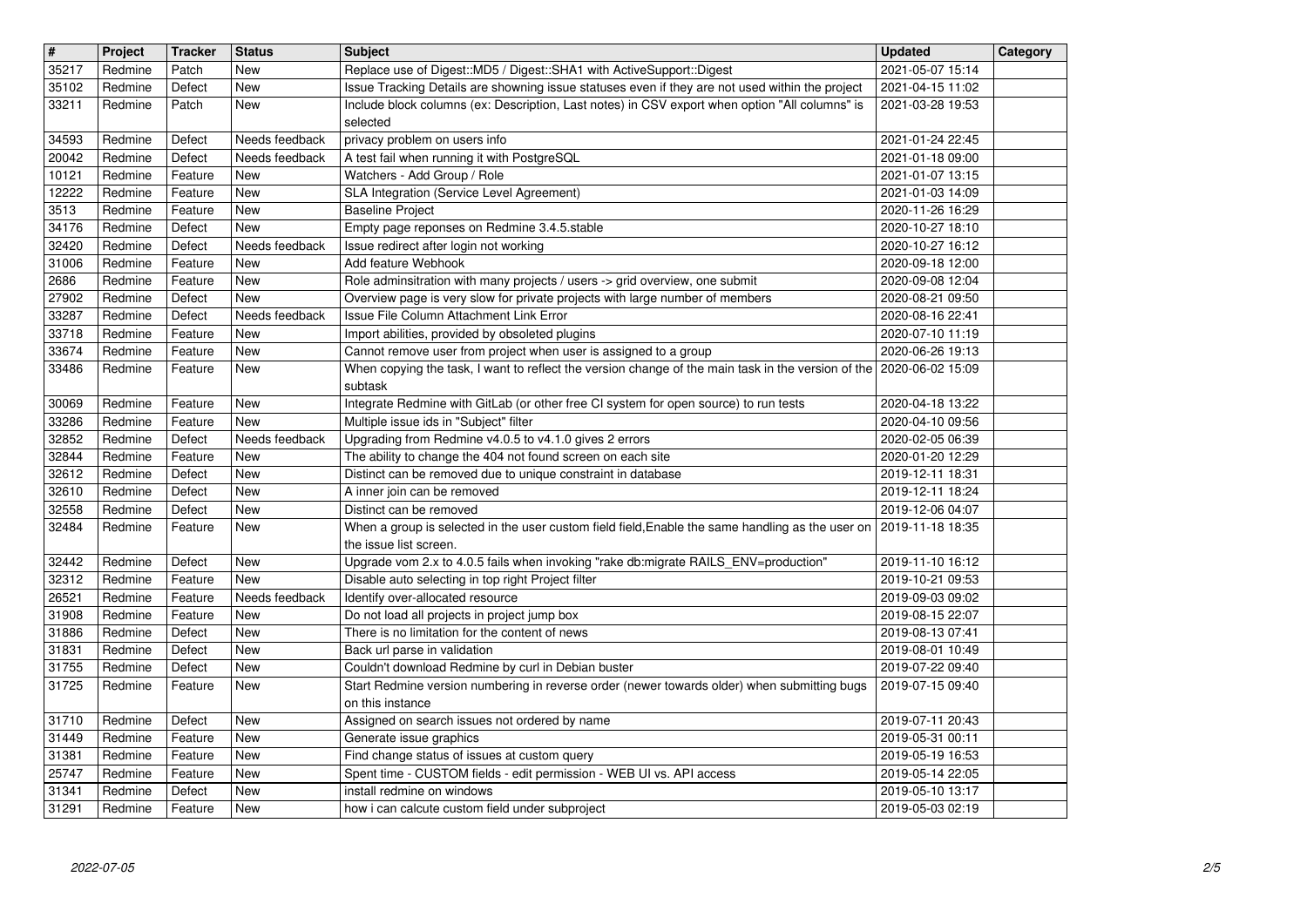| $\overline{\mathbf{H}}$ | Project            | <b>Tracker</b>     | <b>Status</b>            | <b>Subject</b>                                                                                                                                  | <b>Updated</b>                       | Category |
|-------------------------|--------------------|--------------------|--------------------------|-------------------------------------------------------------------------------------------------------------------------------------------------|--------------------------------------|----------|
| 31111 <br>28127         | Redmine<br>Redmine | Defect<br>Defect   | New<br>New               | About custom fields in List format or Key/value list format<br>It is impossible to filter the trackers by project in the XML/REST-API           | 2019-03-28 21:22<br>2019-03-27 00:28 |          |
| 30981                   | Redmine            | Feature            | New                      | Allow "New Member" modal to keep track of selected users between searches                                                                       | 2019-03-06 11:03                     |          |
| 30055<br>29758          | Redmine<br>Redmine | Defect<br>Feature  | New<br>New               | Keep it from one job to the next<br>Introduce optional pay per feature model of Redmine development                                             | 2018-12-05 08:45<br>2018-10-13 01:54 |          |
| 29750                   | Redmine            | Feature            | <b>New</b>               | Per project intergated IDE module with live collaboration support                                                                               | 2018-10-09 17:59                     |          |
| 29588                   | Redmine            | Feature            | New                      | There should be a way to avoid adding paragraph to a Textile block                                                                              | 2018-09-11 23:59                     |          |
| 25342                   | Redmine            | Defect             | Needs feedback           | ActionView::Template::Error (undefined method `accessor' for<br># <activerecord::type::value:0xa91ee78>):</activerecord::type::value:0xa91ee78> | 2018-09-07 22:10                     |          |
| 29511                   | Redmine            | Defect             | New                      | cpu 100%                                                                                                                                        | 2018-09-06 09:47                     |          |
| 8289                    | Redmine            | Defect             | New                      | target version does not get propagated to subtasks                                                                                              | 2018-08-30 09:10                     |          |
| 2897<br>28807           | Redmine<br>Redmine | Feature<br>Defect  | New<br>New               | Tagging in Redmine<br>Cannot search in a case-insensitive manner                                                                                | 2018-08-26 22:55<br>2018-05-28 04:39 |          |
| 28871                   | Redmine            | Defect             | New                      | Adding the window AD activity directory to verify redmine permissions is failed                                                                 | 2018-05-27 04:18                     |          |
| 28539<br>18325          | Redmine<br>Redmine | Feature<br>Feature | <b>New</b><br><b>New</b> | journal query<br>Request approval                                                                                                               | 2018-04-12 11:43<br>2018-03-15 00:43 |          |
| 28105                   | Redmine            | Feature            | <b>New</b>               | Portfolio managment                                                                                                                             | 2018-02-27 13:01                     |          |
| 3125                    | Redmine            | Feature            | <b>New</b>               | Merging 2 different Redmine Installations                                                                                                       | 2018-02-27 04:46                     |          |
| 28243<br>27990          | Redmine<br>Redmine | Patch<br>Defect    | New<br>New               | Consistent interface for Principal.member_of and not_member_of<br>Roadmap Issues null on selection of version custom field                      | 2018-02-25 20:46<br>2018-02-04 15:40 |          |
| 28111                   | Redmine            | Defect             | New                      | Redmine Permissions - option to combine "Non member" role with others                                                                           | 2018-01-31 11:58                     |          |
| 28078                   | Redmine            | Defect             | New                      | Workflows inconsistencies when removing "add/edit issue" permission to a role which already                                                     | 2018-01-25 18:14                     |          |
| 28069                   | Redmine            | Defect             | <b>New</b>               | has a workflow defined<br>Queries 403 error if query author is not in the roles list                                                            | 2018-01-25 10:44                     |          |
| 28008                   | Redmine            | Feature            | <b>New</b>               | Easier way to put a hyperlink to a network folder in the comments                                                                               | 2018-01-17 21:01                     |          |
| 27693                   | Redmine            | Defect             | New                      | In queries, operator "Any" should be "Not empty"                                                                                                | 2017-12-27 17:07                     |          |
| 5430<br>17770           | Redmine<br>Redmine | Feature<br>Defect  | New<br>New               | Project-Specific Default Priority<br>very simple fix: that causes many sites to break, and much confusion - incorrect use of .js                | 2017-12-08 20:15<br>2017-12-03 19:24 |          |
|                         |                    |                    |                          | suffix                                                                                                                                          |                                      |          |
| 27126                   | Redmine            | Defect             | Needs feedback           | Breadcrumbs and Drop-down List corrupted                                                                                                        | 2017-12-01 13:30                     |          |
| 27381<br>27199          | Redmine<br>Redmine | Feature<br>Feature | New<br>New               | % Complete respond to status change in UI<br>add log date to issue list filter                                                                  | 2017-11-05 09:22<br>2017-10-16 09:23 |          |
| 27067                   | Redmine            | Defect             | Needs feedback           | Missed task for redmine:plugins:test                                                                                                            | 2017-09-25 05:44                     |          |
| 3001<br>26847           | Redmine<br>Redmine | Feature<br>Feature | New<br>New               | "Assign to" history in filter or etc.<br>implement an upgrade script                                                                            | 2017-09-21 12:38<br>2017-09-06 22:32 |          |
| 12657                   | Redmine            | Feature            | New                      | view statistic and likes                                                                                                                        | 2017-08-30 08:12                     |          |
| 26508                   | Redmine            | Defect             | Needs feedback           | excel have wrong column name at custom field                                                                                                    | 2017-08-23 09:43                     |          |
| 26685<br>26105          | Redmine<br>Redmine | Patch<br>Feature   | <b>New</b><br>New        | Check of child classes of all levels is added for Redmine::SubclassFactory::ClassMethods<br>Update Redmine Brand                                | 2017-08-14 17:01<br>2017-06-06 18:29 |          |
| 25647                   | Redmine            | Feature            | New                      | Max Character Length of Fields e.g. Roles, etc.                                                                                                 | 2017-04-20 11:42                     |          |
| 25383                   | Redmine            | Feature            | New                      | A feature to add (signature / date)                                                                                                             | 2017-04-19 17:22                     |          |
| 25561<br>421            | Redmine<br>Redmine | Feature<br>Feature | Reopened<br>New          | Issues are not tasks: please split them<br>Impersonate user feature                                                                             | 2017-04-10 13:16<br>2017-03-10 13:53 |          |
|                         |                    |                    |                          |                                                                                                                                                 |                                      |          |
|                         |                    |                    |                          |                                                                                                                                                 |                                      |          |
|                         |                    |                    |                          |                                                                                                                                                 |                                      |          |
|                         |                    |                    |                          |                                                                                                                                                 |                                      |          |
|                         |                    |                    |                          |                                                                                                                                                 |                                      |          |
|                         |                    |                    |                          |                                                                                                                                                 |                                      |          |
|                         |                    |                    |                          |                                                                                                                                                 |                                      |          |
|                         |                    |                    |                          |                                                                                                                                                 |                                      |          |
|                         |                    |                    |                          |                                                                                                                                                 |                                      |          |
|                         |                    |                    |                          |                                                                                                                                                 |                                      |          |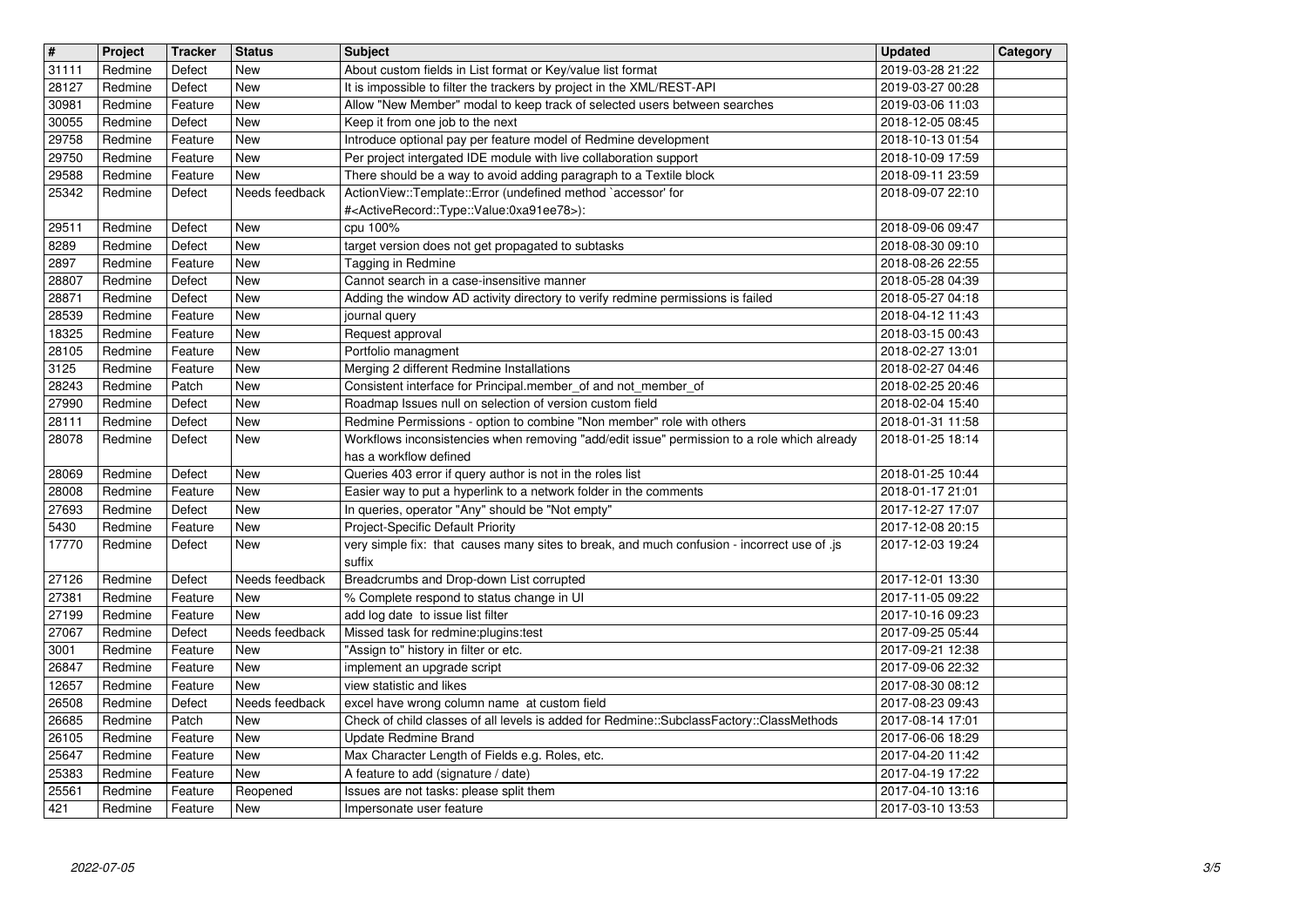| $\overline{\mathbf{H}}$ | Project            | <b>Tracker</b>     | <b>Status</b>                | <b>Subject</b>                                                                                                                                                                | <b>Updated</b>                       | Category |
|-------------------------|--------------------|--------------------|------------------------------|-------------------------------------------------------------------------------------------------------------------------------------------------------------------------------|--------------------------------------|----------|
| 24152                   | Redmine            | Feature            | New                          | Locale independent number settings                                                                                                                                            | 2017-03-02 18:51<br>2017-02-28 21:09 |          |
| 25222<br>25141          | Redmine<br>Redmine | Defect<br>Defect   | Needs feedback<br>New        | 404 error when visiting project's repository tab without a main repository<br>Changing the scope and resetting the position of an acts_as_positioned object inserts it at the | 2017-02-21 16:46                     |          |
|                         |                    |                    |                              | one-before-last position                                                                                                                                                      |                                      |          |
| 25082                   | Redmine            | Feature            | <b>New</b>                   | Make issue totals checkbox visible per custom field                                                                                                                           | 2017-02-15 16:11                     |          |
| 25010<br>1158           | Redmine<br>Redmine | Feature<br>Feature | <b>New</b><br><b>New</b>     | Assign ticket to role instead of group<br>Polls                                                                                                                               | 2017-02-06 10:58<br>2017-02-04 06:40 |          |
| 2448                    | Redmine            | Feature            | <b>New</b>                   | Graphviz of ticket dependencies (with example)                                                                                                                                | 2016-11-30 14:00                     |          |
| 24477                   | Redmine            | Feature            | New                          | CSV export feature for thousand of issues                                                                                                                                     | 2016-11-28 19:50                     |          |
| 24426<br>23131          | Redmine<br>Redmine | Defect<br>Feature  | New<br>Reopened              | sqlserver2014:chang issues parentld success but view is wrong<br>Plugin load order defined by inter-plugin dependencies                                                       | 2016-11-24 07:47<br>2016-10-20 10:26 |          |
| 23889                   | Redmine            | Feature            | New                          | Assign ticket (SCRUM bug, issue etc.) to multiple projects                                                                                                                    | 2016-09-22 09:00                     |          |
| 2487                    | Redmine            | Feature            | Reopened                     | Software Reliability Growth Curve                                                                                                                                             | 2016-09-13 17:11                     |          |
| 553                     | Redmine            | Feature            | New                          | Capistrano Recipes                                                                                                                                                            | 2016-09-12 20:18                     |          |
| 506<br>23595            | Redmine<br>Redmine | Feature<br>Feature | <b>New</b><br><b>New</b>     | Add reports to top menu<br>Check for Redmine new version                                                                                                                      | 2016-09-12 20:15<br>2016-08-16 16:08 |          |
| 23581                   | Redmine            | Feature            | <b>New</b>                   | Query class inheritance                                                                                                                                                       | 2016-08-12 17:21                     |          |
| 12347                   | Redmine            | Feature            | <b>New</b>                   | "Calculate the issue done ratio" per project configuration                                                                                                                    | 2016-07-14 08:43                     |          |
| 11246<br>22173          | Redmine<br>Redmine | Feature<br>Feature | New<br><b>New</b>            | New Design and Analysis section<br>xls export with issue URL                                                                                                                  | 2016-06-08 16:59<br>2016-03-15 03:47 |          |
| 20124                   | Redmine            | Patch              | New                          | Query option, The sql for field to allow groups option.                                                                                                                       | 2016-02-18 15:17                     |          |
| 21958                   | Redmine            | Feature            | <b>New</b>                   | Automatical reverse links to wiki/forums from issues                                                                                                                          | 2016-02-05 08:06                     |          |
| 21783<br>21770          | Redmine<br>Redmine | Feature<br>Defect  | <b>New</b><br>New            | Custom reports from SQL query<br>Preview does not work on non-ascii data input                                                                                                | 2016-01-22 07:01<br>2016-01-21 09:49 |          |
| 21550                   | Redmine            | Patch              | Needs feedback               | New option in html redmine link parsing - attachments                                                                                                                         | 2016-01-15 07:58                     |          |
| 20482                   | Redmine            | Feature            | Needs feedback               | Super admin with more than one admin                                                                                                                                          | 2015-09-04 04:00                     |          |
| 20547<br>20153          | Redmine<br>Redmine | Defect<br>Defect   | New<br>Needs feedback        | Exporting CSV with multiple tabs open can export wrong view<br>Ajax indicator ajaxComplete/ajaxStop do not fire at (document).ready                                           | 2015-08-17 15:47<br>2015-07-22 01:59 |          |
| 16299                   | Redmine            | Defect             | Needs feedback               | Custom Issue field is not saved while issue is created                                                                                                                        | 2015-07-01 19:55                     |          |
| 19850                   | Redmine            | Feature            | New                          | Quote multiple comments                                                                                                                                                       | 2015-05-15 10:18                     |          |
| 19629<br>18618          | Redmine<br>Redmine | Feature<br>Feature | New<br><b>New</b>            | Flags in Issue list<br>watch users by managers                                                                                                                                | 2015-04-15 12:25<br>2015-04-14 19:24 |          |
| 18342                   | Redmine            | Feature            | New                          | Enhanced issue filter                                                                                                                                                         | 2015-04-10 20:21                     |          |
| 19174<br>13533          | Redmine<br>Redmine | Defect<br>Feature  | Needs feedback<br><b>New</b> | db migrate error from old version to 2.6<br>Concept for controlling visibility of users                                                                                       | 2015-03-26 11:41<br>2015-02-26 12:46 |          |
| 3754                    | Redmine            | Patch              | <b>New</b>                   | add some additional URL paths to robots.txt                                                                                                                                   | 2015-02-04 20:35                     |          |
| 18914                   | Redmine            | Defect             | <b>New</b>                   | Slow rendering pages with many small macros                                                                                                                                   | 2015-01-23 00:37                     |          |
| 18677<br>18220          | Redmine<br>Redmine | Feature<br>Feature | New<br>New                   | Planning module<br>Allow Redmine to run as a Rails Engine                                                                                                                     | 2014-12-18 09:40<br>2014-12-09 15:17 |          |
| 18201                   | Redmine            | Defect             | <b>New</b>                   | Internal server error (500): invalid byte sequence in UTF-8                                                                                                                   | 2014-11-05 10:10                     |          |
| 17844<br>17689          | Redmine<br>Redmine | Feature<br>Feature | New<br>New                   | A help intercept or better options<br>De-List or cleraly mark commercial plugins                                                                                              | 2014-09-12 08:01<br>2014-08-28 11:06 |          |
| 17520                   | Redmine            | Defect             | New                          | When I edit a saved Query I lose my project focus                                                                                                                             | 2014-08-19 05:55                     |          |
|                         |                    |                    |                              |                                                                                                                                                                               |                                      |          |
|                         |                    |                    |                              |                                                                                                                                                                               |                                      |          |
|                         |                    |                    |                              |                                                                                                                                                                               |                                      |          |
|                         |                    |                    |                              |                                                                                                                                                                               |                                      |          |
|                         |                    |                    |                              |                                                                                                                                                                               |                                      |          |
|                         |                    |                    |                              |                                                                                                                                                                               |                                      |          |
|                         |                    |                    |                              |                                                                                                                                                                               |                                      |          |
|                         |                    |                    |                              |                                                                                                                                                                               |                                      |          |
|                         |                    |                    |                              |                                                                                                                                                                               |                                      |          |
|                         |                    |                    |                              |                                                                                                                                                                               |                                      |          |
|                         |                    |                    |                              |                                                                                                                                                                               |                                      |          |